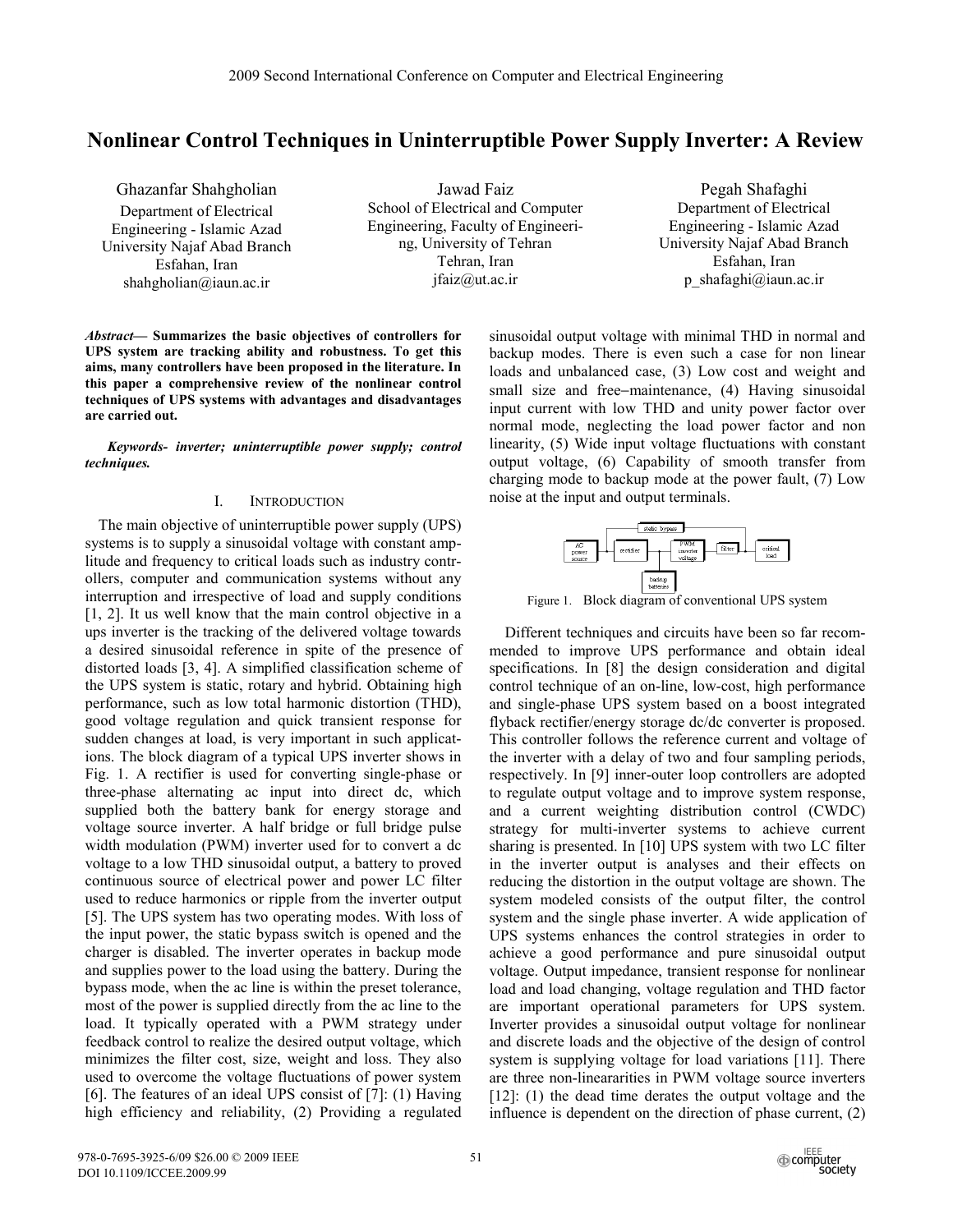a ripple in the dc link voltage, due to the behavior of the rectifier, will influence directly on the output voltage, and (3) the output drop across the switches will influence the output voltage. Performance of a PWM is evaluated by THD factor; this factor expresses the reliability of the system. To develop a sinusoidal output voltage with low distortion in UPS system, a powerful controller is required for closed-loop regulation in inverters. In spite of existing high frequency switching devices, a good sinusoidal output voltage is realized using a PWM inverter with LC filter. The closed loop control has particular application in the UPS system. Varying load and non-ideal PWM inverter cause a problem of having a low THD factor for output waveform and simultaneously not having a good transient response [13]. To remove overall drawback, several techniques and different control strategies for UPS inverter in the literature as shown in Fig. 2 have been proposed. A typical control system is composed of four parts: a plant to be controlled, sensors for measurement, actuators for control action and a control law. Generally, the tasks of control systems can be divided into two categories: stabilization or regulation and tracking or servo. The basic tasks of the UPS control include: (1) load voltage magnitude and frequency regulation, (2) maintaining a sinusoidal voltage waveform at the load and (3) damping of output filter oscillations [14].

In this paper various control techniques for the UPS inverter system to achieve both good dynamic response and low THD at output voltage is reviewed, and the major difference between common objective from an advantages and disadvantages point of view are described. The paper is structure as follows. Section II presents a general review of classification control techniques. The nonlinear control such as sliding controller is describes in sections III. Finally, this paper concludes with a brief outline of the advantage and disadvantage of various control strategies in section IV.

## II. CLASSIFICATION CONTROL TECHNIQUES

 Based on aim of control system, different feedback control schemes for UPS inverters are classified.

## *A. Continuous-time and Discrete-Time Control*

Feedback control strategies devised for UPS inverters can be broadly classified as continuous-time control (CTC) and discrete-time control (DTC). With advent of fast microcontrollers, DTC strategies have been proposed. The response time of such schemes are limited by microcontroller speed

and give rise to considerable distortion with nonlinear loads. CTC strategies are much faster and can lead to much less distortion [7, 15]. In [16], an optimal control method based on the linear quadratic regulator (LQR) approach is proposed in continuous-time for single phase UPS inverter. Discrete-time LQR technique with repetitive controller proposed in [17], which the LQR gains are calculated by minimizing a cost function.

# *B. Analog and Digital Control*

The controllers can also be classified into two groups: analog based such as multiple feedback loops [18] and digital based such as deadbeat controller [19]. Most of the analog based controllers were designed based on linearized model and traditional frequency domain analysis. In designing a digital controlled PWM switching converter, two switching frequency requires careful selection: the PWM switching frequency of the power converter and the sampling frequency of the digital controller [20]. Various digital control schemes for UPS inverters have been proposed in last twenty years, including deadbeat control, repetitive control, digital multi loop control, and so on. There are many advantages digital controllers, such as immune to drifts, insensitive to component tolerances, ease of implementation and changeable control law software updating. If the poles of a closed loop system of an analogue control system are far from s−plane, system has a quicker dynamic response, but in the digital systems, all poles of the closed loop must be on the origin of z−plane [21].

## *C. Linear and Nonlinear Control*

The controllers on the basis of design and analytic approach can be divided into two main groups: linear such as predictive control and ramp comparisons current, and nonlinear such as the neural network, hysteresis current control,  $H_{\infty}$ control and fuzzy logic. It appears that the nonlinear controller is more suitable than the linear type since the inverter is truly a nonlinear system. Various methods of current control can be used in UPS inverter to provide over current protection, to improve the performance of output voltage controller and to simplify parallel operational. The performance of current controller systems depends on the feedback control strategy used, which can be broadly categorized into linear and nonlinear systems [22].



Figure 2. Classification control techniques for UPS inverter system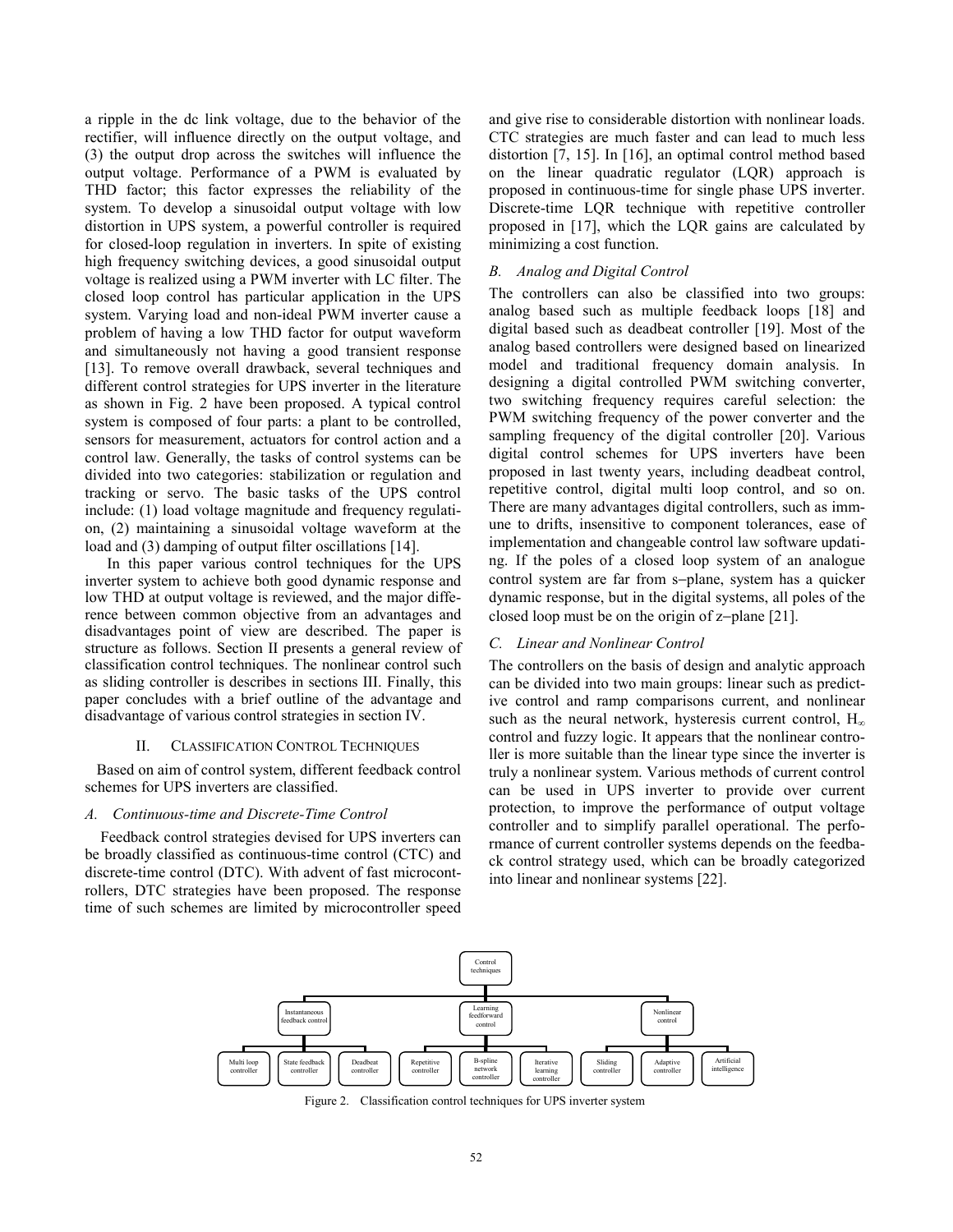## III. NONLINEAR CONTROL

The Nonlinear controller has a good dynamical response, robustness and stability. In nonlinear control, the concept of feedback plays a fundamental role in controller design, as it does in linear control. However, the important of feed forward is much more conspicuous than in linear control. Very often it is impossible to control a nonlinear system stably without incorporating feed forward action in the control law. The use of nonlinear feedback makes the control system robust and less sensitive to load disturbances and output filter circuit parameter variations. Switching delays and loss limit the use this control technique to low power single phase UPS inverters [23].

#### *A. Sliding Mode Control*

Sliding mode control (SMC), also called variable structure control (VSC), as a non−linear control technique was introduced in 1950. Basically, a SMC system is a switching control rule for guiding system to the designed modes with the relevant curve of the system. When a good transient response is required from output voltage, the equation of the sliding level in the space state is written by a linear combination of error of state variable. This error has been defined differently in various papers. In the SMC method, apart from the starting points in the state space, the system paths must be confronted with the sliding level and movement of system on the sliding level must reach a stable point corresponding to the required voltage and current. This method provides a systematic balance for preserving the stability. This method is not sensitive to the variation of the parameter of the system and external disturbances. The main problem with this method is the system indifferent on the unknown parameters and external disturbances. The major obstacle for the application of the SMC in inverter is the diversity of the switching frequency for a switch that produces a large amount of noises with high frequency and THD will be high [24]. Feed controllers gain which is generally constant, varies in respect to the state variables in the SMC. Fig. 3 shows the discrete feed forward SMC scheme [25], where the control force (U) is composed of two parts: a feed forward control force  $(U_F)$  and a SMC force  $(U_S)$ . The SMD design steps could be summarized as [26]: (1) propose the sliding surface, (2) verify the existence of a sliding mode and (3) analyze the stability in sliding surface. Many papers have been published in the field of sliding mode control. A two level PWM inverter with fixed switching frequency and current limiter is proposed in [27], the overall performance is good, but two current measurements are required for the load and filter inductor currents, so it is not attractive from the cost and control points of view. A SMC is proposed in [28] that periodic disturbance signal is added to make a pulse by pulse limit of the sliding surface function into low bound. It has the advantages of fixed switching frequency, current limiting and no additional load current measurement, but the load current observer will increase the circuit complexity.



Figure 3. Discrete feed forward sliding mode control scheme

## *B. Artificial Intelligence Techniques*

Many Artificial intelligence techniques such as neural network and fuzzy system have been employed to improve the controller performance for a wide range of plants while retaining their basic characteristics.

A. Fuzzy logic control: The regulation characteristic of a fuzzy controller is different from the linear controller because the fuzzy logic control (FLC) is mostly nonlinear and makes a lot of adjustment possible. The most simple fuzzy feedback control systems contain a FLC in the form of a table of linguistic rules and input-output interfaces. FLC has the potential of operating successfully under a wide range of load variation since their working principles do not require precise knowledge of the load parameters [29]. FLC is a kind of digital control system with closed loop feedback and its essence is fuzzy controller. FLC can handle nonlinearity and does not need accurate mathematical model. FLC is adaptive in nature that gives it robust performance under parameter variation and load disturbances. A typical fuzzy process can be divided into four steps: the fuzzification, rule base, the inference mechanism and the defuzzyfication. Fig. 4 shows a block diagram of fuzzy logic controller. The inputs of the fuzzy proportional-divertive (PD) controller are the error and the change of the error. The output of the fuzzy PD controller is the gain controller. A FLC is a synthesis of both, a controller loop and a set of linguistic rules which are the content of the decision element of the controller. FLC can work with less precise input. The algorithm is simple and it doesn't need advanced processor. It needs less data storage in the form of membership function and rules than conventional look up table. The fuzzy controller is able to reduce both the overshoot and extent of oscillations and for improve the steady state response; the repetitive control as shown in Fig. 5 is used.



Figure 4. Block diagram of the fuzzy logic controller



Figure 5. Block diagram of the fuzzy-repetitive control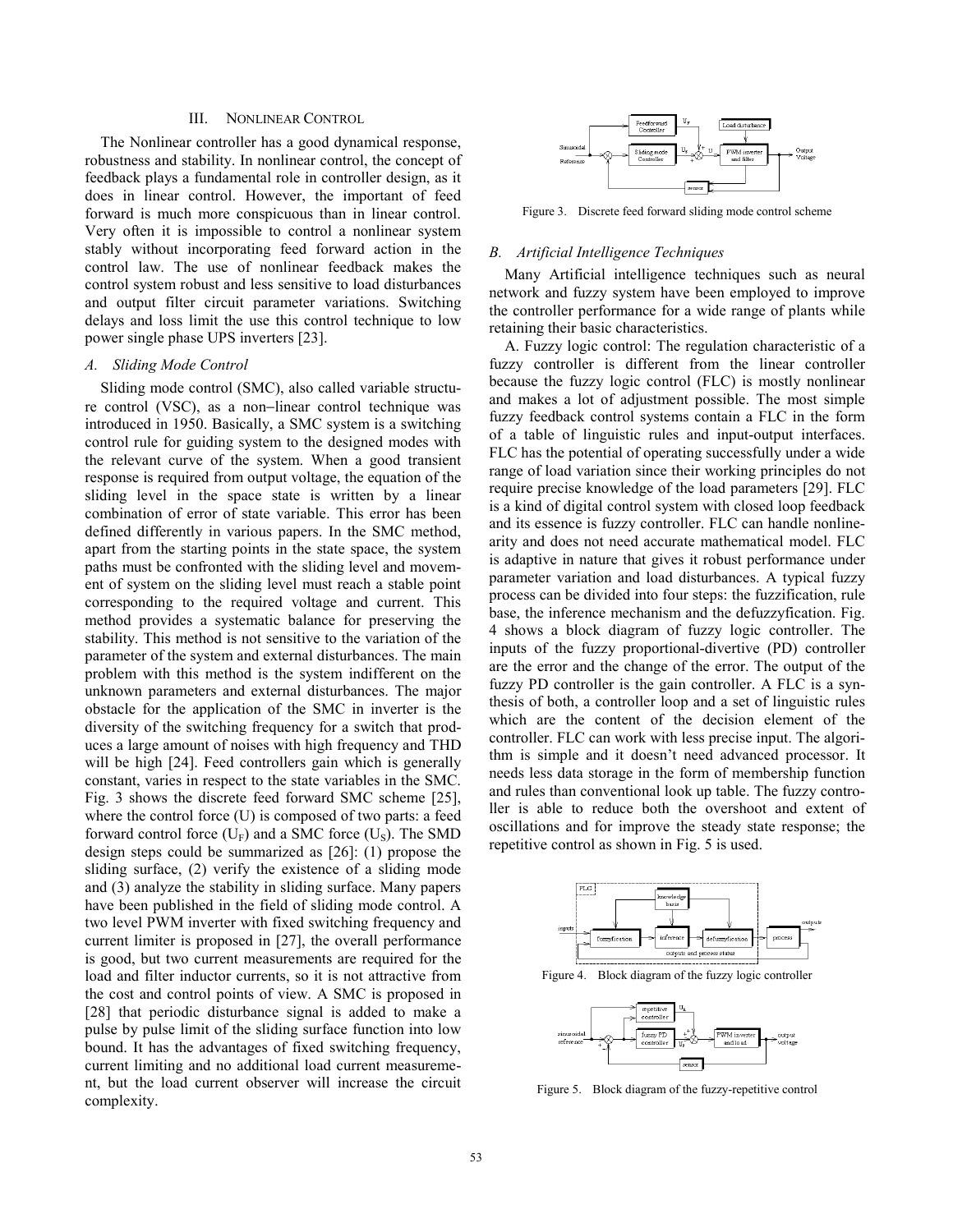The fuzzy PD controller plays an important role in improving an overshoot and a rise time response during severe perturbations. A control system for UPS inverter includes double loop current mode control scheme in core and proportional-integral (PI) parameters of voltage control loop are adjusted using FLC presented in [30]. An approach for combining the deadbeat control and fuzzy logic compensator for real time digital of the single phase PWM UPS inverter is proposed in [31]. A hybrid fuzzy-repetitive control scheme for single phase CVCF is presented in [29].

B. Neural network controller: A neural network (NN) is an interconnection of a number of artificial neurons that simulates a biological system. When a NN is used in system control, the NN can be trained either on-line or off-line [32]. The main advantage of the NN is that it has excellent merit for nonlinear control and is adaptive enough to fir the environment change. Fig. 6 shows the proposed artificial neural network (ANN) of a 5-3-1 structure controlled inverter. The inputs are the capacitor current, delayed capacitor current, the load current, the output voltage and the error between the reference voltage and the output voltage [33]. The ability of the ANN to approximate nonlinear functions is most significant. A low cost analog ANN control scheme for UPS inverters with a selected ANN where is trained offline with the database comprising all example patterns proposed in [34].



Figure 6. Proposed neural network control scheme for UPS inverter

#### *C. Adaptive Controller*

 The basic idea adaptive control is to estimate the uncertain plant parameters online based on the measured system signals and use the estimated parameters in the control input computation. An adaptive control system can thus be regarded as a control system with online parameter estimation. The adaptive controllers is a digital feed forward controller containing gain coefficients that are updated by a learning process designed to optimize the controller response to a desired performance criterion. The adaptive controller consists of two distinct parts: a feed forward control function which inputs load currents and voltages, and an on line controller learning process which adjusts the feed forward controller gain coefficients with the objective of improving the controller performance.

# *D. H∞ Control*

With the advances in the technology of microprocessors and digital signal processing, nonlinear digital control strategies such as H: has been proposed for the control of UPS inverters. A key point in robust control is the definition of a suitable mathematical model of the uncertainties affecting the controlled plant [35]. The  $H_{\infty}$  control theory has been introduced in the early 1980 and open a new direction in robust control design. H<sup>∞</sup> control can be possible to theoretically take account of modeling errors, disturbances and system noises in design stage. The general configuration for  $H_{\infty}$  control is shown in Fig. 7, in which  $\Delta(s)$  is output multiplicative uncertainty, P(s) is the augmented plant obtained by appending the weighting function W(s) to the output of the transfer function  $T_{\text{WI}}(s)$  of the desired loop shapes. The symbol  $T_{WZ}$  (s) denotes the closed loop transfer function from W to Z. The design goal is to synthesize the stabilizing controller  $K(s)$  so that the H: gain from W to Z is less than one. The advantage of this approach is reduce control circuit cost and simplify in implementation, because requires only voltage feedback. An H∞ loop shaping design for single phase UPS inverters to achieve sinusoidal tracking rather than set point regulation and good performance proposed in [36]. A robust controller based on the  $\mu$ -synthesis for single phase UPS system is proposed in [6].



## IV. CONCLUSIONS

UPS systems are used in order to be assuring the continuity of supply for the critical loads. At the same time, good load regulation, fast transient load response and good switching frequency suppression is required. In most cases, the cost of control system increases with its complexity. In this paper some research has been carried out on the various nonlinear control techniques of UPS inverter to achieve good dynamic response and output voltage with low total distortion harmonic. Their advantages and disadvantages have been discussed. The characteristics of the several control techniques for UPS inverter of view the advantage and disadvantage are summarized in table I.

#### **REFERENCES**

- [1] F.S.Pai, S.J.Huang, "A novel design of line interactive uninterruptible power supplies without load current sensors", IEEE Trans. On Pow. Elec., Vol.21, No.1, pp.202-210, Jan. 2006.
- [2] J.Faiz, G.Shahgholian, "Uninterruptible power supply A review", ELECTOMOTION, Vol.13, No.4, pp. 276-289, Nov./Dec. 2006.
- [3] G.Escobar, A.A.Valdez, J.L.Ramos, P.Mattavelli, "Repetitive based controller for a UPS inverter to compensate unbalance and harmonic distortion", IEEE Trans. On Indu. Elec., Vol.54, No.1, pp.504-510, Feb. 2007.
- [4] G.Shahgholian, J.Faiz, M.Arezoomand, "Dynamic analysis and control design of a single-phase UPS inverter with novel topology and experimental verification", Inte. Revi. of Elec. Engi. (IREE), Aug. 2009.